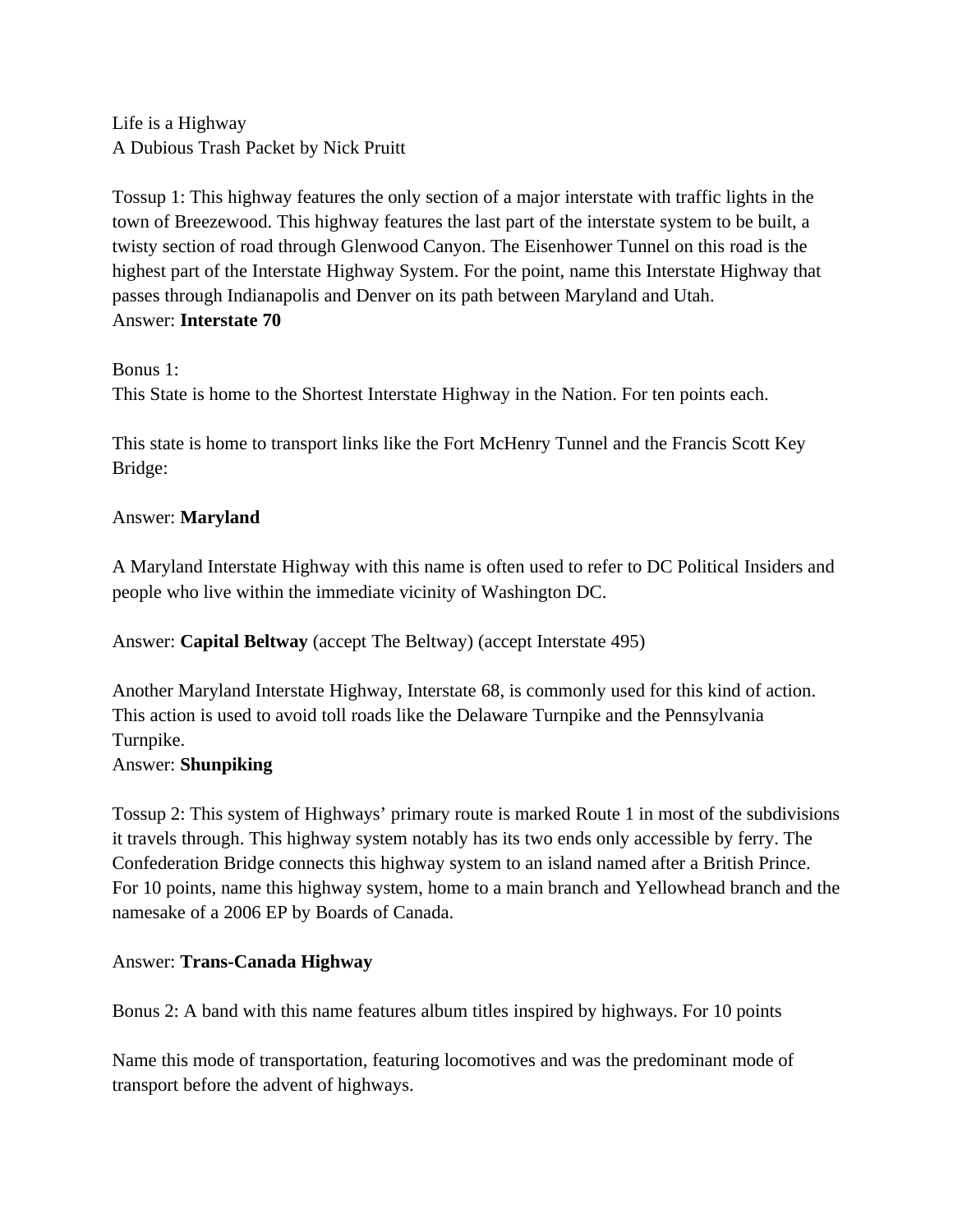## Answer: **Train** (accept Railroads)

The band Train named their 2010 album partially after this city. This city is home to the western end of Interstate 80 and a park that was named after a famous US President.

#### Answer: **San Francisco**

Train's 2012 album is named after this highway. This highway connects the cities of Novato and Vallejo [vall-eho] and used to be home to a section called Blood Alley.

# Answer: **California Highway 37**

Tossup 3: This Highway Project was the most expensive ever to occur in the USA, costing over 8 billion dollars. This Highway Project was proposed after a full highway network through the city it travels was rejected. A greenway named for the Kennedy family was built as the final part of this highway project. For 10 Points, name this highway project, a primary artery through Boston along Interstate 93 that took 17 years to complete. Answer: **The Big Dig** (accept Central Artery Project)

## Bonus 3:

This highway was heavily used by Okies to reach the Salinas Valley during the dust bowl. For 10 points each.

Name this Highway, once called the Main Street of America that is home to a ranch full of abandoned luxury cars Answer: **Route 66**

This town on Route 66 fell under hard times after the construction of Interstate 40 in a 2006 film often accused of ripping off the movie Doc Hollywood.

## Answer: **Radiator Springs**

This Radiator Springs resident was confused as a spy by Finn McMissile in the sequel to Cars. Name this tow truck who is played by Larry the Cable Guy and is known for his fart jokes.

## Answer: Tow **Mater**

Tossup 4: During a 2018 heat wave, sections of this system of highway started melting away. A member of this highway system numbered 7 splits the country it is a part of into two distinct halves. The band Kraftwerk named its landmark 1974 album after this highway system, which is known for its speed and reliability. For the point, name this highway system known for its lack of speed limits in many sections that traverses the country of Germany.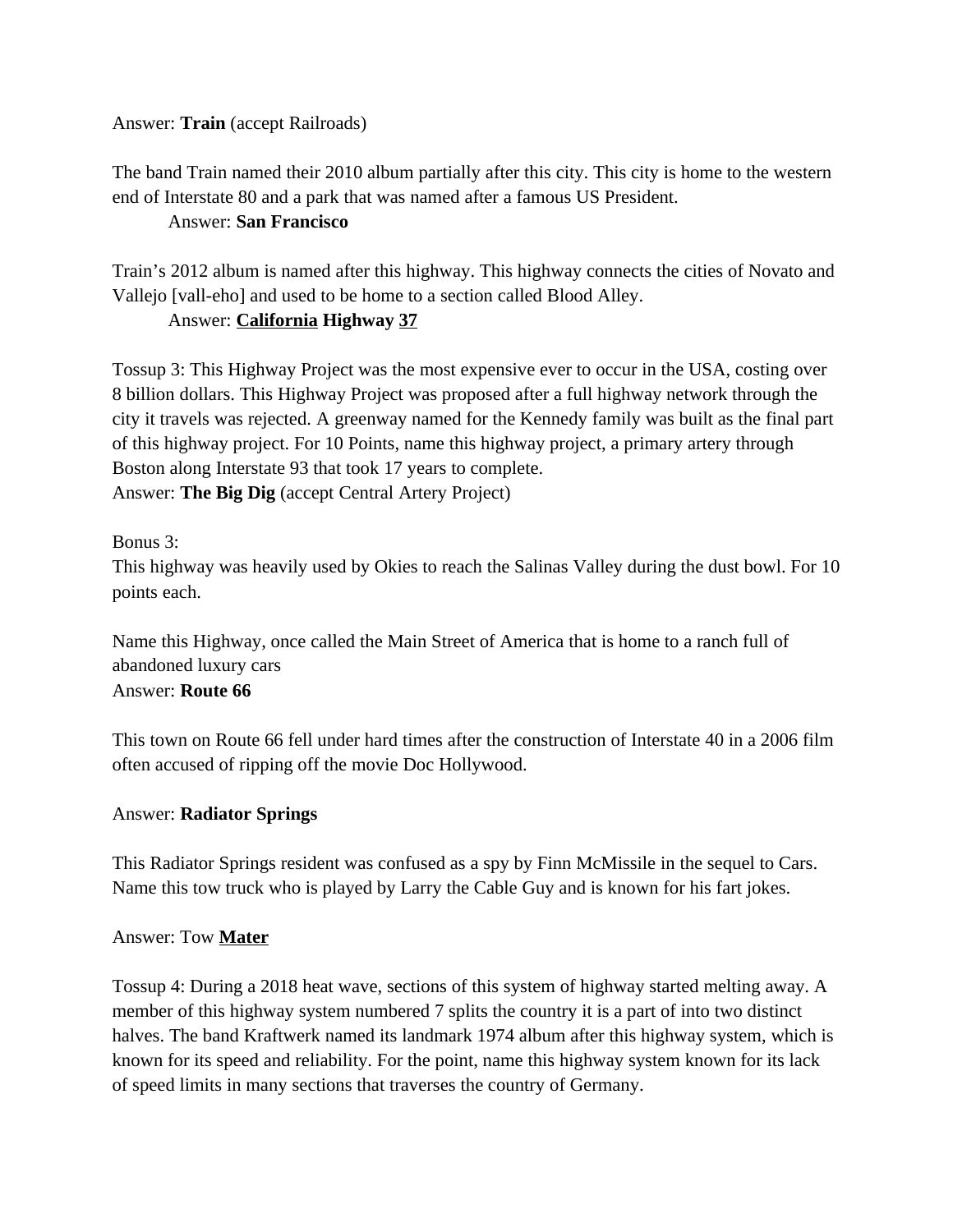## Answer: **Autobahn [accept Bundesautobahn]**

Bonus 4: Bridges are integral parts of highways. For the point, name some famous bridges.

This longest overwater Bridge traverses its namesake lake and connects the New Orleans Suburb of Metairie to Mandeville.

## Answer: **Lake Pontchartrain Causeway**

This Southern French Viaduct designed by Michel Virlogeux (virlo-goo) is recognized as the tallest bridge in the world, traversing over the Tarn river valley. Answer: **Millau [mill-lau] Viaduct**

This New York bridge was replaced with a more structurally sound span after the original version was at risk of collapse. Name this bridge, whose 2017 iteration is named after the state's former governor Mario Cuomo.

## Answer: **Tappan Zee Bridge (do not accept Mario Cuomo or Cuomo Bridge)**

Tossup 5:

This location was referred to by Bill Bryson as "an awful place, one of the world's worst tourist traps" in his book The Lost Continent. This location is well known for its advertisement for free ice water and its billboards, which surround the 600 miles of roads leading up to this location. For the point, name this location, a cowboy-themed rest stop/gift complex located in a namesake South Dakota town and home to an 80-foot brontosaurus statue.

Answer: **Wall Drug**

Bonus 5:

This highway is referred to in an Allman Brothers Song as a place that the narrator was born on in a greyhound bus. For the point,

Name this US Highway which connects the cities of Miami and Milwaukee and parallels Interstate 75 in Florida.

Answer: **US 41 (accept highway 41) (begrudgingly accept Interstate 41)**

The southernmost section of Highway 41 traverses this Florida region, home to many swamps and alligators.

## Answer: **The Everglades**

A spur route of US 41 passes through this US National Park, home to landmarks such as Clingmans Dome and the LeConte Lodge.

Answer: **Great Smoky Mountains National Park**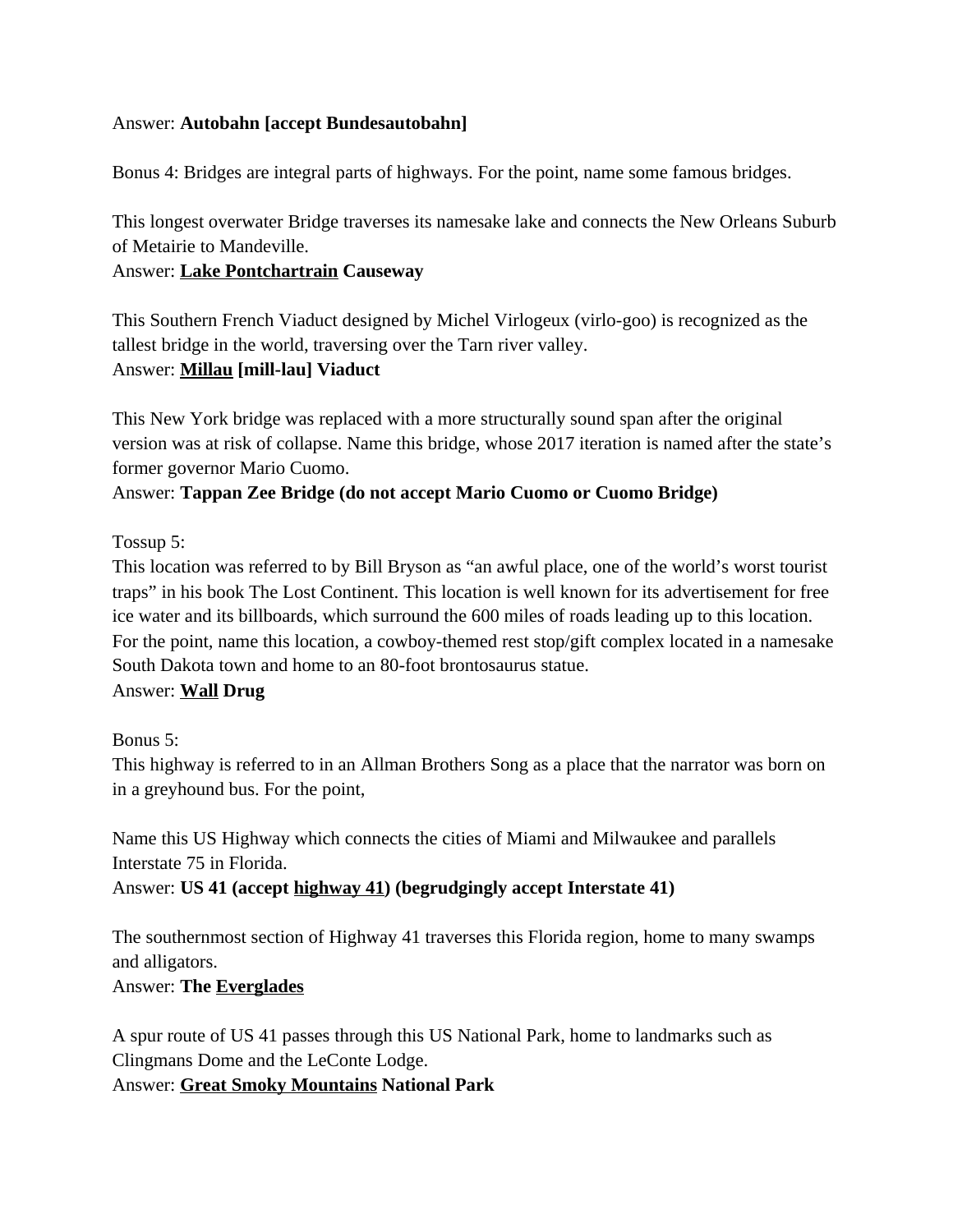Tossup 6: A state parkway named for this man was renamed to the Niagara Scenic Parkway during the removal of the highway around Niagara Falls that he proposed. A highway that this man built was notorious for destroying the neighborhood of Tremont. This man dreamed of a bridge between Rye and Oyster Bay that would help connect traffic over a sound. This man built highways with purposely low bridges to prevent buses containing African-Americans from getting through. For 10 points, name this urban planner notorious for trying to build an expressway across Manhattan's 34th Street, the subject of the Power Broker. Answer: **Robert Moses**

## Bonus 6:

Why drown in a river when you can drive alongside it? For 10 points, name some rivers that parallel interstate highways.

Interstate 55 follows the course of this midwestern river known for its mounds and societies such as Cahokia between southern Louisiana and St Louis, Missouri. Answer: **Mississippi River**

In Umatilla County, Oregon, Interstate 84 splits from paralleling this river that is adjacent to Beacon Rock and houses the Bonneville Dam. Answer: **Columbia River**

Name this number, which represents an Interstate Highway in the Rio Grande Valley that passes through McAllen and holds the lowest number of any interstate highway. Answer: **2**

TU7: This state is notable for housing the only interstate highway numbered by an individual person, being named by US House Representative Bud Shuster, who hails from this state. This state is home to a highway known as America's First Superhighway that passes through the Tuscarora [tus-car-ora] Mountain Tunnel. A section of Interstate 80 in this state is notable for not passing through any cities with a population larger than 50,000 and bisects this state's town of State College. The Blue Mountain cuts through 250 miles in, for 10 points, which state who's highest peak is Mount Davis and is home to a Water Gap on its Eastern Border.

## Answer: **Pennsylvania**

Bonus 7: A town called Virginia City in this state was home to a famous silver mine. For 10 points,

Name this State, home to former state highway 34, which passes by the seasonal community of Black Rock City. Answer: **Nevada**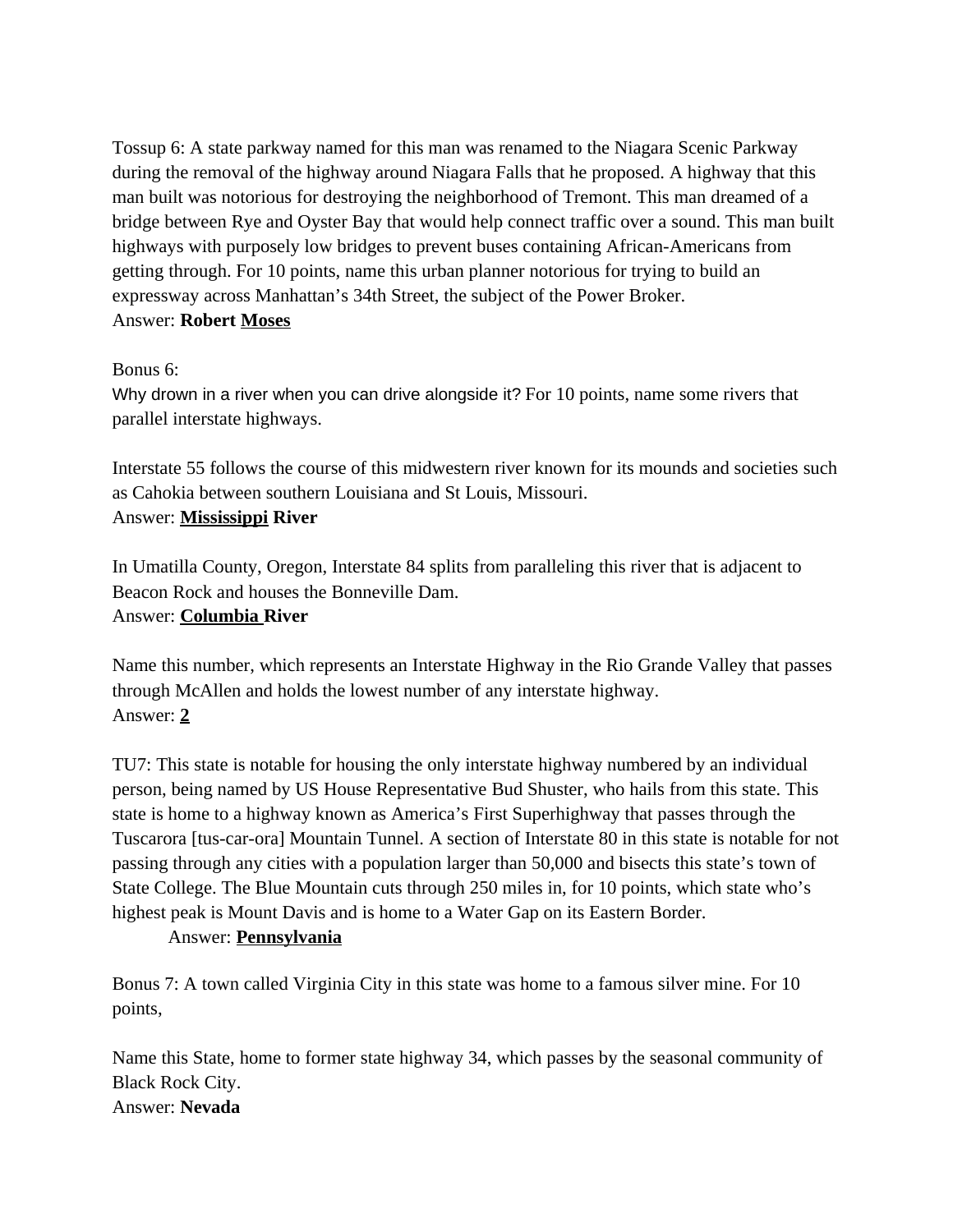A Nevada Highway connecting two towns whose names both end in Springs is named after this kind of creature said to be kept in a government facility near Groom Lake.

## Answer: **Extraterrestrial Highway** [prompt on alien] [do not accept martian]

A town named Rachel on the Extraterrestrial Highway was supposed to be the meeting spot for this event, which eventually turned into a Las Vegas music festival and the theming for an Old Town Road remix video.

## Answer: **Storm Area 51 [accept descriptions of raids on Area 51]**

Tossup 8:

A US Highway numbered 9 uses this form of non-paved connection for a 20-mile stretch. A highway between Hamburg, Germany, and Copenhagen, Denmark uses this kind of connector to connect the towns of Rodby [rod-bey] and Puttgarden [poot-garden]. This kind of connector was used heavily by people from Ireland in the 1980s to reach the island of Anglesey on their migrations to London. Before the opening of the Channel Tunnel, this kind of connector was the only way to reach Mainland Europe from the United Kingdom with a mode of automotive transport. For 10 points, name this kind of connector which involves the usage of marine transit to connect sections of roads.

# Answer: **Car Ferry [prompt on ferry]**

Bonus 8:

Pitbull once famously said, "The bigger they are, the harder the fall," and this is certainly true of bridges. For 10 points each

Name this Bridge, that crossed a Washington Strait and only stood for 4 months in its "galloping" form before collapsing in November of 1940.

# Answer: **Tacoma Narrows Bridge [accept Galloping Gertie]**

This city, home to a complex of bridges at Fort Snelling, is primarily known for a 2007 bridge collapse over it's St Anthony's Falls on Interstate 35W.

# Answer: **Minneapolis**

This Texas Island primarily known as a Spring Break destination was cut off from the mainland and its water supply for 2 months after a 2001 bridge collapse struck the Queen Isabella Causeway.

# Answer: **South Padre Island**

Tossup 9:

This Island's major Highways all have the prefix H before their namesake number. A football stadium on this Island whose name is known as welcoming in this island's culture directly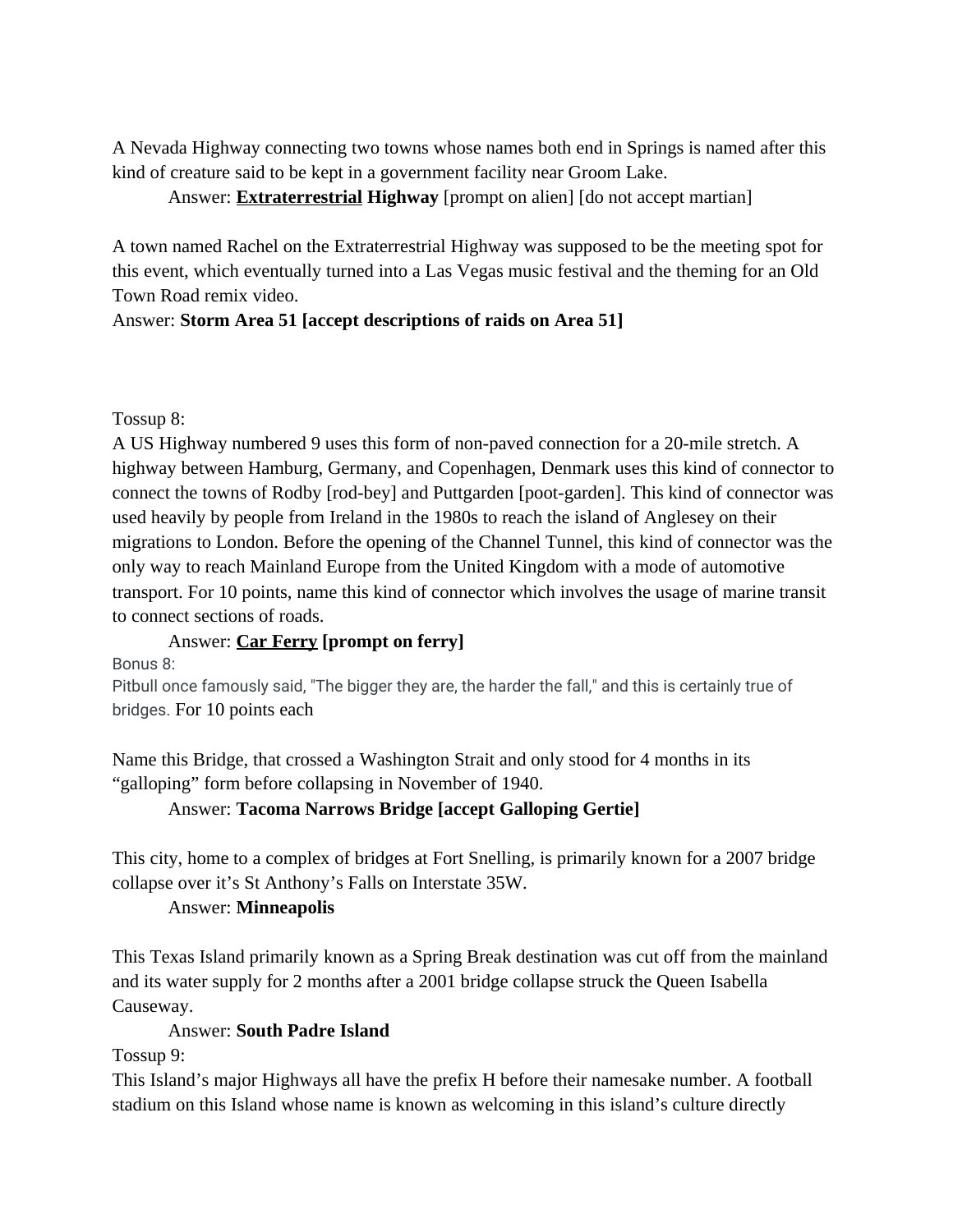intersects a major Interstate Highway Interchange. This Island's civilization is designed directly around two active shield volcanoes, the larger one named Mount Kaala [ka-la]. For 10 points, name this island, whose interstate system ends in the neighborhood of Waikiki and provides the primary form of access to Pearl Harbor.

## Answer: **O'ahu**

Bonus 9:

Orlando has a very intricate highway system. For 10 points each, name some Orlando Highways.

Name this Orlando Interstate Highway. It connects the cities of Tampa and Daytona Beach, passing by Disney World and is the name of a corridor often known for deciding presidential elections.

## Answer: **Interstate 4 [accept I-4]**

This Florida State Highway is known as the Beachline and was part of the major Orlando boom of the 1960s. This Highway connects Brevard County and the Kennedy Space Center to Orlando and is the proposed location for a high-speed rail service proposed by Richard Branson.

# Answer: **Florida State Highway 528**

This Cape, located at the end of Highway 528, is home to a major cruise port. This Cape also holds an Air Force Station that has been used as a common rocket launch site.

Answer: **Cape Canaveral [accept Cape Kennedy]**

Tossup 10:

The Stelvio Pass in this country was named the best driving road in Europe by Top Gear. A tunnel in this country was required to restart car shuttle operations to transfer cars through the Alps after a 2001 accident. This country requires a vignette to drive on its expansive highway system, often called the smoothest in the world. For 10 points, name this country, which has a road that passes through the Alps at the San Bernardino Tunnel near Chur. Answer: **Switzerland**

Bonus 10:

Speed isn't everything, but for this bonus it is. For 10 points, answer some questions about speed limits.

This speed limit, featured in some parts of texas, is the highest featured in America. Give this number in miles per hour.

# Answer: **85mph**

In 1974, the National Maximum Speed act was passed, mandating a national speed limit of this number, which was the inspiration for a Sammy Hagar song about not being able to drive this title speed.

Answer: **55 mph**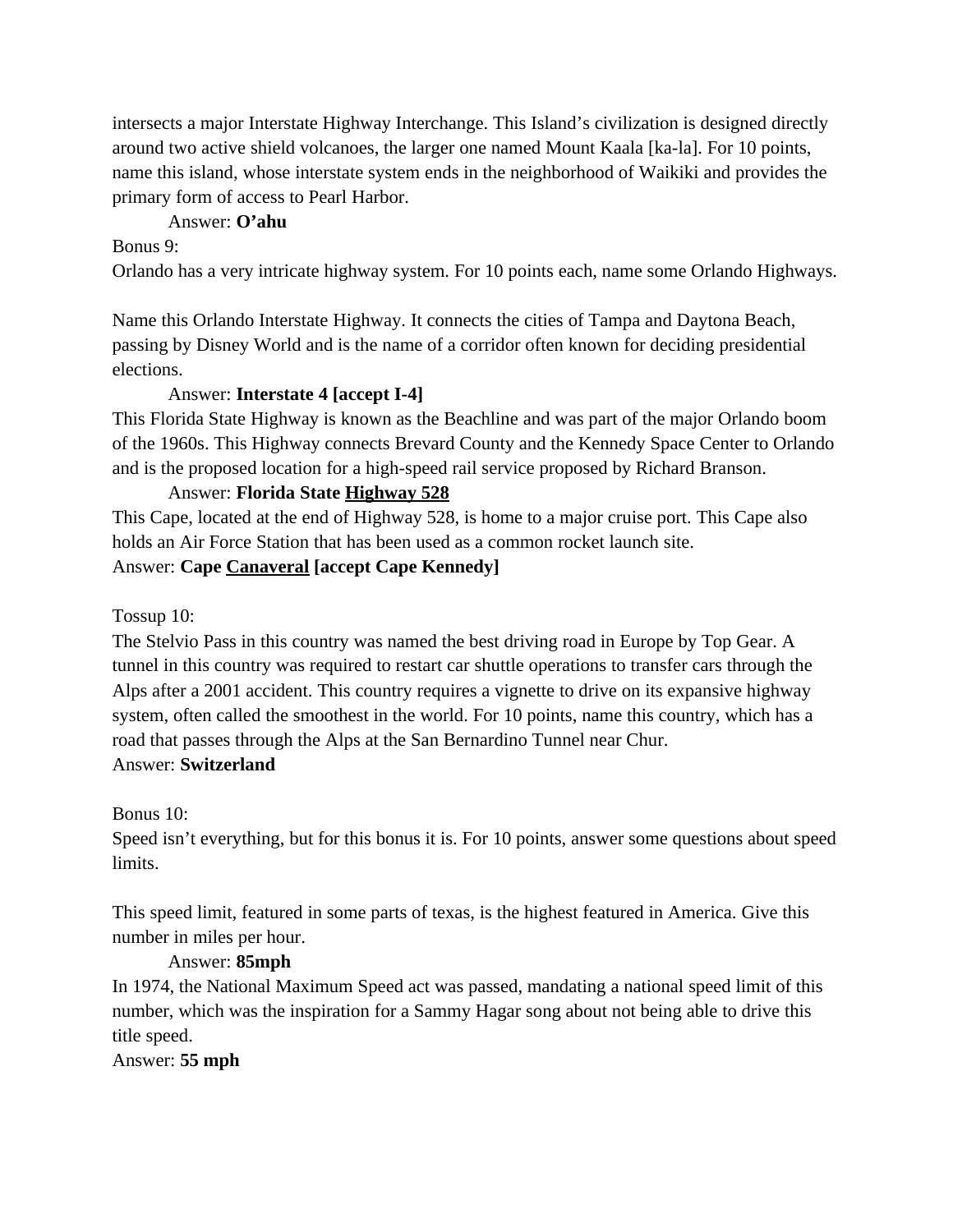This speed is the legal maximum for trucks in Europe, with trucks having limiters put in to enforce this limit. This number also names the multiple of 8 times 7 in miles per hour or 18 times 5 in kilometers per hour.

Answer: **56mph or 90 kph**

## Tossup 11:

This city features a gondola that carries people above a major interstate highway. It's not Los Angeles, but this city's Sunset Highway carries traffic between itself and Cannon Beach. A series of streets in this city are commonly theorized to be the inspiration of the names of characters from The Simpsons. This city, well known for its bridges, features many that cross over the Willamette River. For 10 points, name this city across the Columbia River from Vancouver and home to the intersection of Interstates 5 and 84.

#### Answer: **Portland, Oregon**

Bonus 11: Despite their name, you can't wear a beltway. For 10 points, answer some questions about Beltways.

This Beltway, named after the first president of the Republic of Texas, surrounds the city its namesake partially names and connects to George W Bush Airport via the Hardy Toll Road.

## Answer: **Sam Houston Tollway**

This Partial Beltway in the Los Angeles Area is known for its extreme traffic and was also the location where O.J Simpson engaged in a slow-speed chase from the police in his Ford Bronco.

## Answer: **Interstate 405 [accept San Diego Freeway]**

This Beltway was never fully completed due to backlash to a bridge between Rye and Oyster Bay along this Beltway. This Beltway passes by the Trump International Golf Course in Bedminster, New Jersey by its exit 22.

## Answer: **Interstate 287**

# Tossup 12:

This often mocked highway was named after the first mayor of the unified city it is situated in. A character in Seinfeld tried beating this highway using the "Rockaway boulevard shortcut." This highway, built as a way to connect the site of the 1939 World's Fair with Idlewild Airport, strangely never connects with its parent route Interstate 78 due to community backlash. For 10 points, name this expressway, a part of Interstate 678 that connects John F Kennedy International Airport to the Flushing Meadows.

Answer: **Van Wyck Expressway**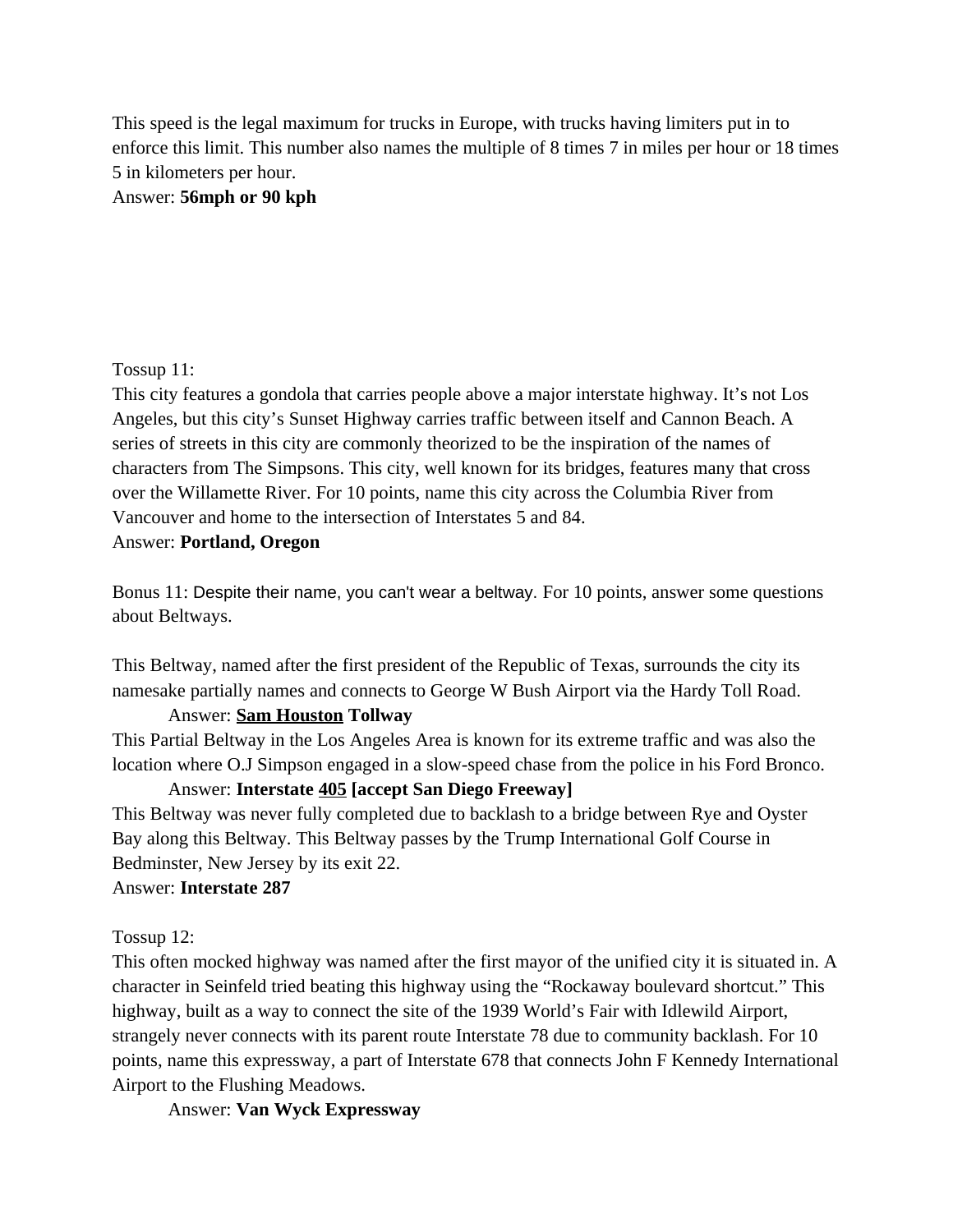Bonus 12: Sometimes in life, it's good to have tunnel vision. For 10 points each, name some long tunnels.

This Tunnel, the longest road tunnel in the world, is home to a system with colorfully lighted rest stops, is located adjacent to the Sognefjord [sog-ne-fyord] and is used to connect the Norwegian towns of Flam and Bergen to the Eastern Parts of Norway.

## Answer: **Laerdal [lar-dal] Tunnel**

This Tunnel, home to a shuttle to transport cars along its 31-mile length, has been the primary way to connect the towns of Folkestone and Calais since it's 1994 opening and has enabled highspeed rail between the UK and Continental Europe.

# Answer: **Channel Tunnel [accept Chunnel]**

This tunnel, the longest road tunnel in the world from 1965 to 1979, connects the town of Chamonix [cha-mony] in France with Italy by passing through a namesake mountain, the tallest in Western Europe and the Alps.

# Answer: **Mont-Blanc Tunnel**

13. This highway was originally designed in the 1920s as a way to expand American imperialist interests. This highway unofficially connects Alaska to the Arctic Ocean and is the only source of life within the Atacama Desert. This highway, which uses the Bridge of the Americas to cross the Panama Canal is split across by the Darien Gap. For 10 points, what highway, numbered Highway 1 in many countries, was built as a route connecting Ushuaia, Argentina, and Deadhorse, Alaska.

## Answer: **The Pan-American Highway**

Bonus 13:

Auxiliary Highways are a necessary facet of the Interstate Highway System. For 10 points, name some info about Auxiliary Interstates.

This Auxiliary Interstate, the longest one of its type, is considered the Northeast Extension of the Pennsylvania Turnpike and is considered the primary thoroughfare through Eastern Pennsylvania.

## Answer: **Interstate 476**

This highway digit perhaps numbers the most amount of auxiliary highways, numbering a connector from Baltimore to Washington, a Highway connecting the New Jersey Suburbs of Philadelphia to Delaware, and the primary highway through Portland and Brunswick, Maine.

## Answer: **295**

The Auxiliary Highway 238 is numbered as such even without the presence of an Interstate 38 due to this Interstate Highway running out of possible auxiliary route numbers in the state of California. This Interstate's California Stretch passes through the cities of Truckee and Davis. Answer: **Interstate 80**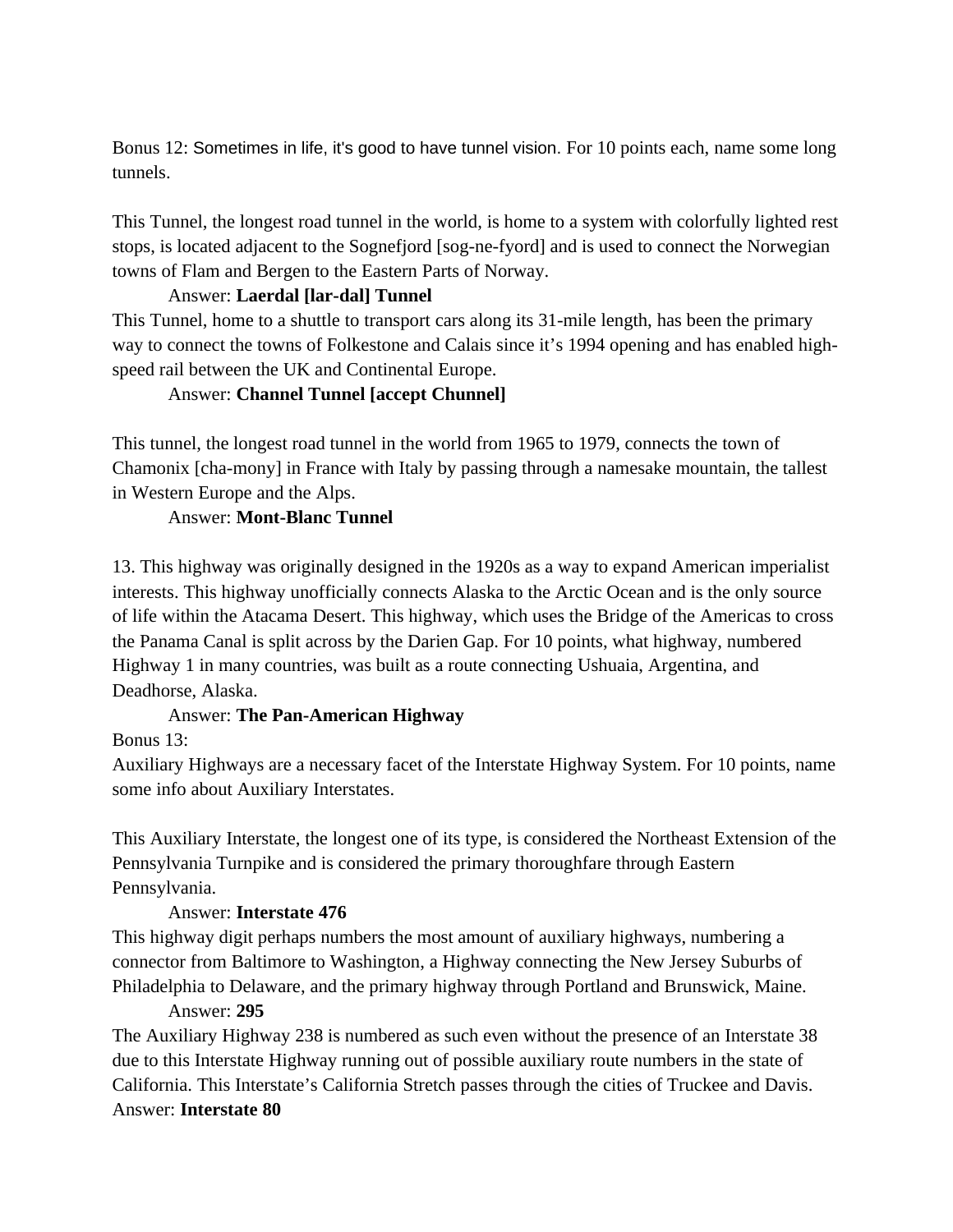14. This province is connected by a bridge to the Gaspe [gas-pe] Peninsula in its town of Campbellton. A Highway numbered 1 passes through this province's largest city, which was founded as a city for loyalist refugees who refused to leave British soil. This province features a bridge that connects the easternmost part of the United States with it's Campobello island. For 10 points, name this Canadian Province where the Trans-Canada Highway passes through the cities of Fredericton and Moncton and whose largest city is St. John. Answer: **New Brunswick**

Bonus 14: Before the 66s and Route 1s, there were auto trails. For 10 points each, name some auto trails from before the US Highway System.

This highway was a major connector between New York and San Francisco and was a partial inspiration for the Interstate Highway System after Eisenhower traveled on it in 1919.

## Answer: **Lincoln Highway**

This system of auto trails connected Chicago, Illinois and Sault Saint Marie, Michigan to Miami, Florida prior to the advent of Interstate 75 and also names a political faction led by Strom Thurmond.

## Answer: **Dixie Highway**

This Auto-Trail was the first real highway in the United States, built-in 1811 and connected the cities of Baltimore, Maryland and Vandalia, Illinois.

## Answer: **National Road [accept Cumberland Road]**

15. A Highway of this number passes by the Franconia Notch on its path between Manchester and the Northeast Kingdom. Another highway of this number passes by the edge of Glacier National Park and has a spur that passes through the only Nevada town to observe the Mountain Time Zone. A Canadian Highway of this number connects the National Parks of Banff and Jasper. For 10 points, name this number of highways, the most well known of which connects the cities of Phoenix and Las Vegas.

Answer: **93**

Bonus 15: Pitbull goes by Mr. Worldwide, and thanks to international roads, you can too! For 10 points each, name some major border crossings.

This Bridge, connecting Detroit, Michigan, and Windsor, Ontario is the most highly trafficked border crossing in America and helps connect Ontario Highway 3 with Interstate 75.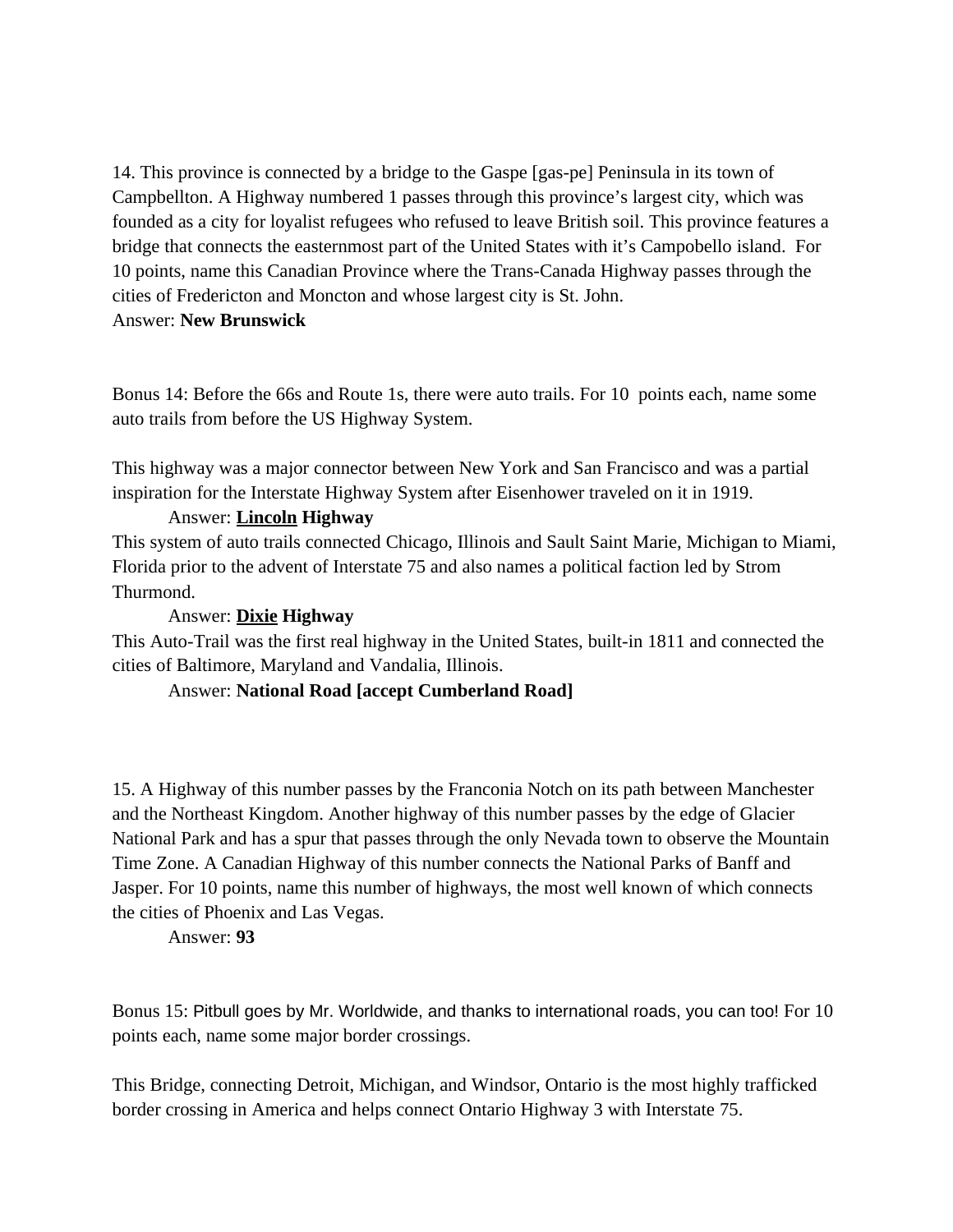#### Answer: **Ambassador Bridge**

This town on the Chinese/Kazakh Border is home to a special cross-border trade zone and is considered the world's largest dry port.

## Answer: **Khorgas [kor-gos]**

This land strip on a country border is home to an area where American Soldiers used to perform Max Thunder drills and is home to a diplomatic building called the Joint Security Area: Answer: **DMZ** [accept North-South Korea Border]

TU16. A series of highways in this country have a fork in the town of Kenmare. A freeway in this country connects the city of Waterford to its capital. A ferry between Tarbert and Killimer in this country crosses its largest river on its Wild Atlantic Way. The city of Galway is connected to Limerick by the M18 in, for 10 points, this country, whose major city of Cork features a stone that is said to give individuals the skill of flattery after kissing it. Answer: **Ireland**

Bonus 16. The Coolest Mountains are the ones you can drive up. For 10 points, name some mountains accessible by road.

This New Hampshire Mountain is connected to Highway 16 via a 7.6-mile toll road that ends near Pinkham Notch and features Tuckerman's Ravine.

## Answer: **Mount Washington**

This North Carolina Mountain, the highest east of the Mississippi, is connected to the Blue Ridge Parkway by Highway 128.

# Answer: **Mount Mitchell**

A hill climb referred to as a "race to the clouds" occurs on this mountain, which was home to a gold rush from 1858 to 1861 and is accessed via a 19-mile winding toll road.

## Answer: **Pikes Peak**

## TU17:

This route crosses the Continental Divide at the South Pass, being at the divides lowest point. A prominent point on this route in Nebraska is a Chimney shaped rock that juts from the Platte River skyline. This route featured a major stopping post at Fort Bridger. The Barlow Road connects the final part of this route between The Dalles and Willamette Valley. For 10 points, name this trail that starts in Independence Missouri and was used by settlers to reach the west. Answer: **The Oregon Trail**

Bonus 17: Some of the Interstate System is still under construction. For 10 points, name some Interstates under construction

This Interstate Highway, which is notorious for sign theft due to its number, which when completed will connect Laredo, Texas and Port Huron, Michigan, will be only the second to connect the Canadian and Mexican Borders of the US.

Answer: **Interstate 69**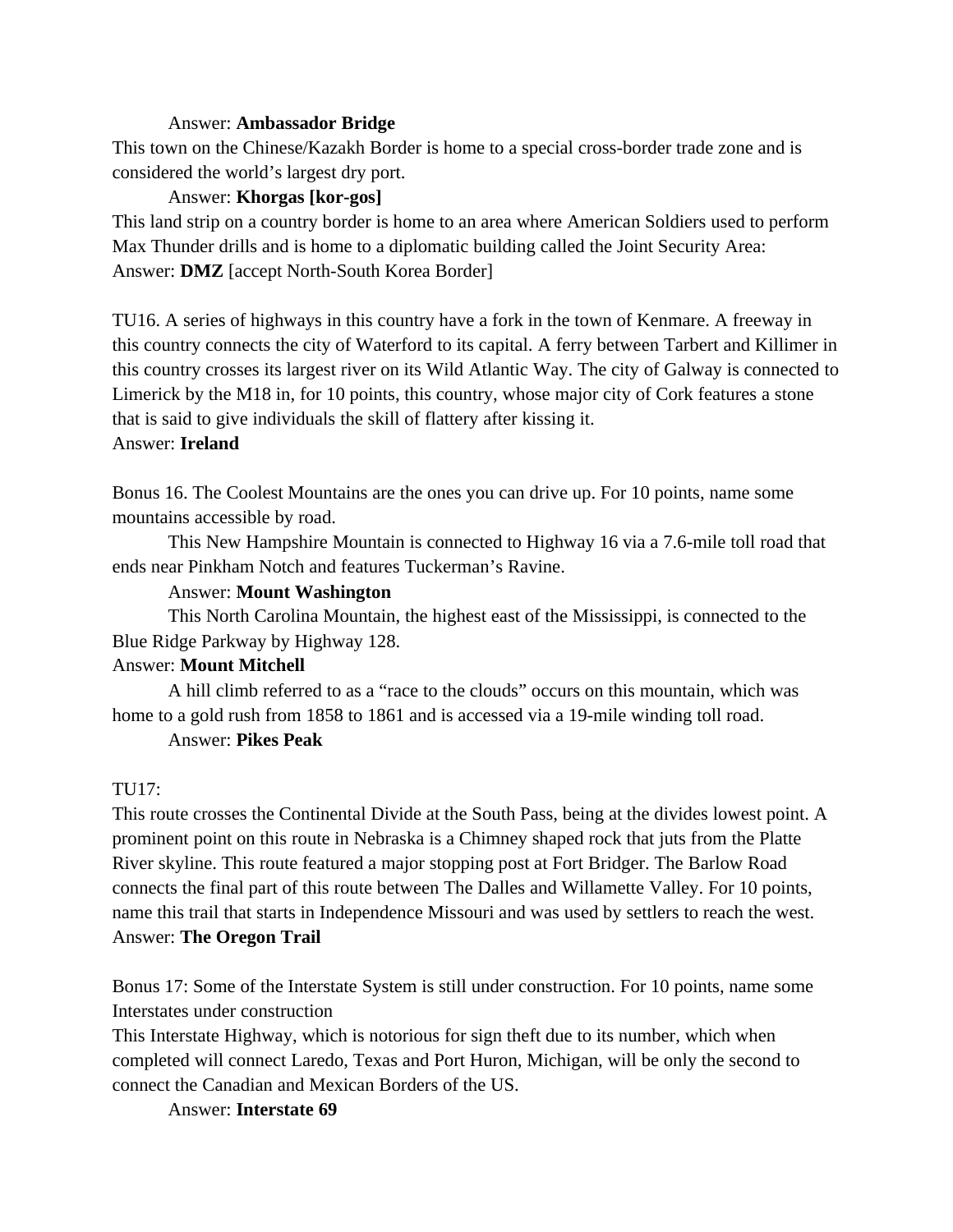Name this other Interstate Highway, which when completed will traverse the western end of Arkansas and will connect the Louisiana cities of Lafayette and Shreveport with Kansas City.

## Answer: **Interstate 49**

This unfinished Highway was shelved due to major community backlash over trying to build a highway over Canal Street in Manhattan that would have connected the Holland Tunnel and Brooklyn Bridge.

# Answer: **Lower Manhattan Expressway [accept LOMEX]**

## TU18:

This national park splits up two sections of US Highway 20 and has highways enter near the town of Gardiner. A stretch of this park's Grand Loop Road features 4 concurrent US Highways. A section of this park near the town of Cody features the western end of US Routes 14 and 16. The Beartooth Highway enters this park after passing through the town of Cooke City, connecting it to the city of Billings. For 10 points, name this national park, where the US Highways 89, 191, and 287 passes near the cities of Jackson and Idaho Falls. Answer: **Yellowstone National Park**

Bonus 18: Pencil and Paper Ready+Highway Numbers=Winning Combination. For 10 points each,

This number is the amount of four-digit interstate highways multiplied by the number of US Highways in America.

# Answer: **0**

This Interstate's number can be found by adding two US Highways that intersect it in close proximity to each other near the town of Kingsport, Tennessee, US 58 and 23. Name the number of this Interstate Highway.

# Answer: **Interstate 81**

Taking the factorial of this number that names an interstate highway yields a highway with this number that intersects with the namesake Interstate in Lathrop, California that passes through Yosemite National Park and connects cities such as Oakdale and Escalon.

# Answer: **Interstate 5**

# TU19:

This US Highway's northernmost section serves as a loop around Olympic National Park. This US Highway passes through the cities of Oxnard and Goleta on a stretch of highway named for a county it traverses through. This US Highway passes through the town of Crescent City while weaving through Redwoods in Del Norte and Humboldt County. A site off of this US Highway named the Muir Woods is home to the closest redwood forest to a major city. For 10 points, name this US Highway that passes through the cities of San Mateo and Santa Barbara. Answer: **US Highway 101**

Bonus 19: